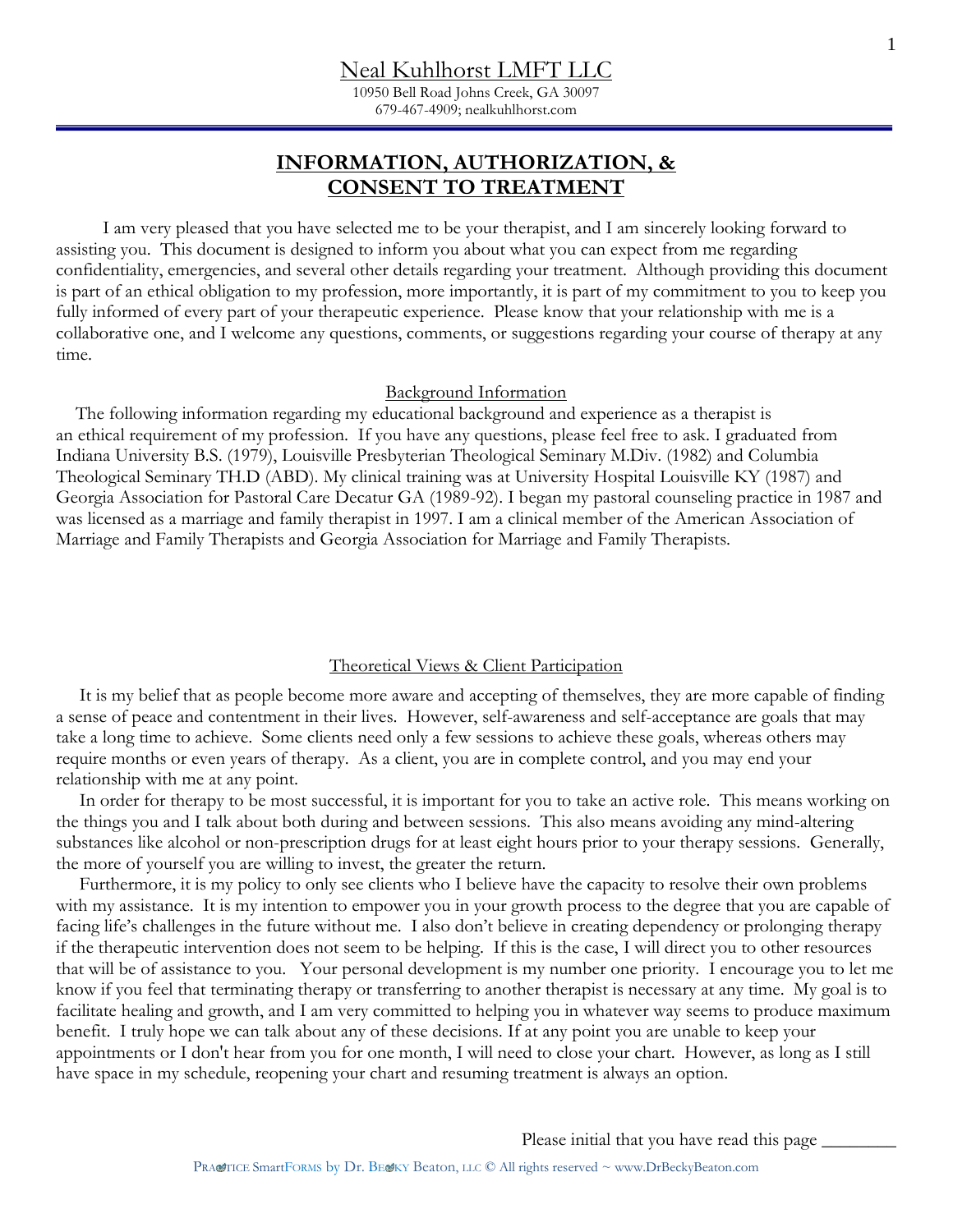#### Confidentiality & Records

 Your communications with me will become part of a clinical record of treatment, and it is referred to as Protected Health Information (PHI). Your PHI will be kept in a file stored in a locked cabinet in my locked office. Additionally, I will always keep everything you say to me completely confidential, with the following exceptions: (1) you direct me to tell someone else and you sign a "Release of Information" form; (2) I determine that you are a danger to yourself or to others; (3) you report information about the abuse of a child, an elderly person, or a disabled individual who may require protection; or (4) I am ordered by a judge to disclose information. In the latter case, my license does provide me with the ability to uphold what is legally termed "privileged communication." Privileged communication is your right as a client to have a confidential relationship with a therapist. This state has a very good track record in respecting this legal right. If for some unusual reason a judge were to order the disclosure of your private information, this order can be appealed. I cannot guarantee that the appeal will be sustained, but I will do everything in my power to keep what you say confidential.

 Please note that in couple's counseling, I do not agree to keep secrets. Information revealed in any context may be discussed with either partner.

#### Structure and Cost of Sessions

 I agree to provide psychotherapy for the fee of \$150 per 45 minute session, \$175 per 60 minute session, and/or \$225 per 90 minute therapy session, unless otherwise negotiated by you or your insurance carrier. Doing psychotherapy by telephone is not ideal, and needing to talk to me between sessions may indicate that you need extra support. If this is the case, you and I will need to explore adding sessions or developing other resources you have available to help you. Telephone calls that exceed 10 minutes in duration will be billed at \$2.50 per minute. The fee for each session will be due at the conclusion of the session. Cash, personal checks and credit cards are acceptable for payment, and I will provide you with a receipt of payment upon request. The receipt of payment may also be used as a statement for insurance if applicable to you. Please note that there is a \$30 fee for any returned checks.

 Insurance companies have many rules and requirements specific to certain plans. Unless otherwise negotiated, it is your responsibility to find out your insurance company's policies and to file for insurance reimbursement. I will be glad to provide you with a statement for your insurance company and to assist you with any questions you may have in this area.

## Cancellation Policy

 In the event that you are unable to keep an appointment, you must notify me at least 24 hours in advance. If such advance notice is not received, you will be financially responsible for the session you missed. Please note that insurance companies do not reimburse for missed sessions.

# In Case of an Emergency

 My practice is considered to be an outpatient facility, and I am set up to accommodate individuals who are reasonably safe and resourceful. I do not carry a beeper nor am I available at all times. If at any time this does not feel like sufficient support, please inform me, and we can discuss additional resources or transfer your case to a therapist or clinic with 24-hour availability. Generally, I will return phone calls within 24-48 hours. If you have a mental health emergency, I encourage you not to wait for a call back, but to do one or more of the following:

- Call Behavioral Health Link/GCAL: 800-715-4225
- Call Ridgeview Institute at 770.434.4567
- Call Peachford Hospital at 770.454.5589
- Call 911.
- Go to your nearest emergency room.

## Professional Relationship

Please initial that you have read this page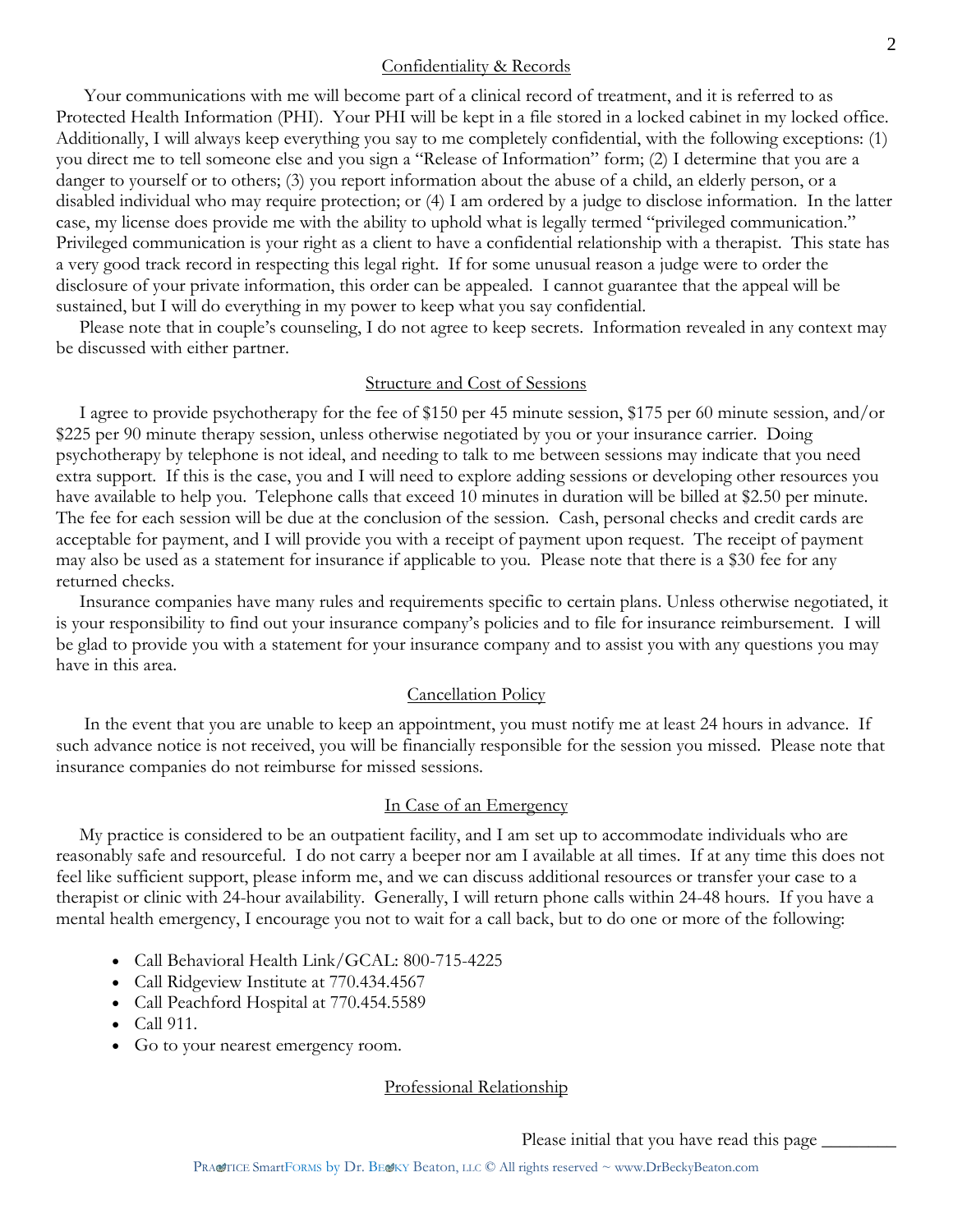Psychotherapy is a professional service I will provide to you. Because of the nature of therapy, your relationship with me has to be different from most relationships. It may differ in how long it lasts, the objectives, or the topics discussed. It must also be limited to only the relationship of therapist and client. If you and I were to interact in any other ways, we would then have a "dual relationship," which could prove to be harmful to you in the long run and is, therefore, unethical in the mental health profession. Dual relationships can set up conflicts between the therapist's interests and the client's interests, and then the client's (your) interests might not be put first. In order to offer all of my clients the best care, my judgment needs to be unselfish and purely focused on your needs. This is why your relationship with me must remain professional in nature.

 Additionally, there are important differences between therapy and friendship. Friends may see your position only from their personal viewpoints and experiences. Friends may want to find quick and easy solutions to your problems so that they can feel helpful. These short-term solutions may not be in your long-term best interest. Friends do not usually follow up on their advice to see whether it was useful. They may *need* to have you do what they advise. A therapist offers you choices and helps you choose what is best for you. A therapist helps you learn how to solve problems better and make better decisions. A therapist's responses to your situation are based on tested theories and methods of change.

 You should also know that therapists are required to keep the identity of their clients confidential. As much as I would like to, for your confidentiality I will not address you in public unless you speak to me first. I also must decline any invitation to attend gatherings with your family or friends. Lastly, when your therapy is completed, I will not be able to be a friend to you like your other friends. In sum, it is my duty to always maintain a professional role. Please note that these guidelines are not meant to be discourteous in any way, they are strictly for your longterm protection.

#### Statement Regarding Ethics, Client Welfare & Safety

 I assure you that my services will be rendered in a professional manner consistent with the ethical standards of the American Association for Marriage and Family Therapy. If at any time you feel that I am not performing in an ethical or professional manner, I ask that you please let me know immediately. If we are unable to resolve your concern, I will provide you with information to contact the professional licensing board that governs my profession.

 Due to the very nature of psychotherapy, as much as I would like to guarantee specific results regarding your therapeutic goals, I am unable to do so. However, with your participation, we will work to achieve the best possible results for you. Please also be aware that changes made in therapy may affect other people in your life. For example, an increase in your assertiveness may not always be welcomed by others. It is my intention to help you manage changes in your interpersonal relationships as they arise, but it is important for you to be aware of this possibility nonetheless.

 Additionally, at times people find that they feel somewhat worse when they first start therapy before they begin to feel better. This may occur as you begin discussing certain sensitive areas of your life. However, a topic usually isn't sensitive unless it needs attention. Therefore, discovering the discomfort is actually a success. Once you and I are able to target your specific treatment needs and the particular modalities that work the best for you, help is generally on the way.

# Technology Statement

 In our ever-changing technological society, there are several ways we could potentially communicate and/or follow each other electronically. It is of utmost importance to me that I maintain your confidentiality, respect your boundaries, and ascertain that your relationship with me remains therapeutic and professional. Therefore, I've developed the following policies:

 Cell phones: It is important for you to know that cell phones may not be completely secure and confidential. However, I realize that most people have and utilize a cell phone. I may also use a cell phone to contact you. If this is a problem, please feel free to discuss this with me.

 Text Messaging and Email: Both text messaging and emailing are not secure means of communication and may compromise your confidentiality. However, I realize that many people prefer to text and/or email because it is a

Please initial that you have read this page